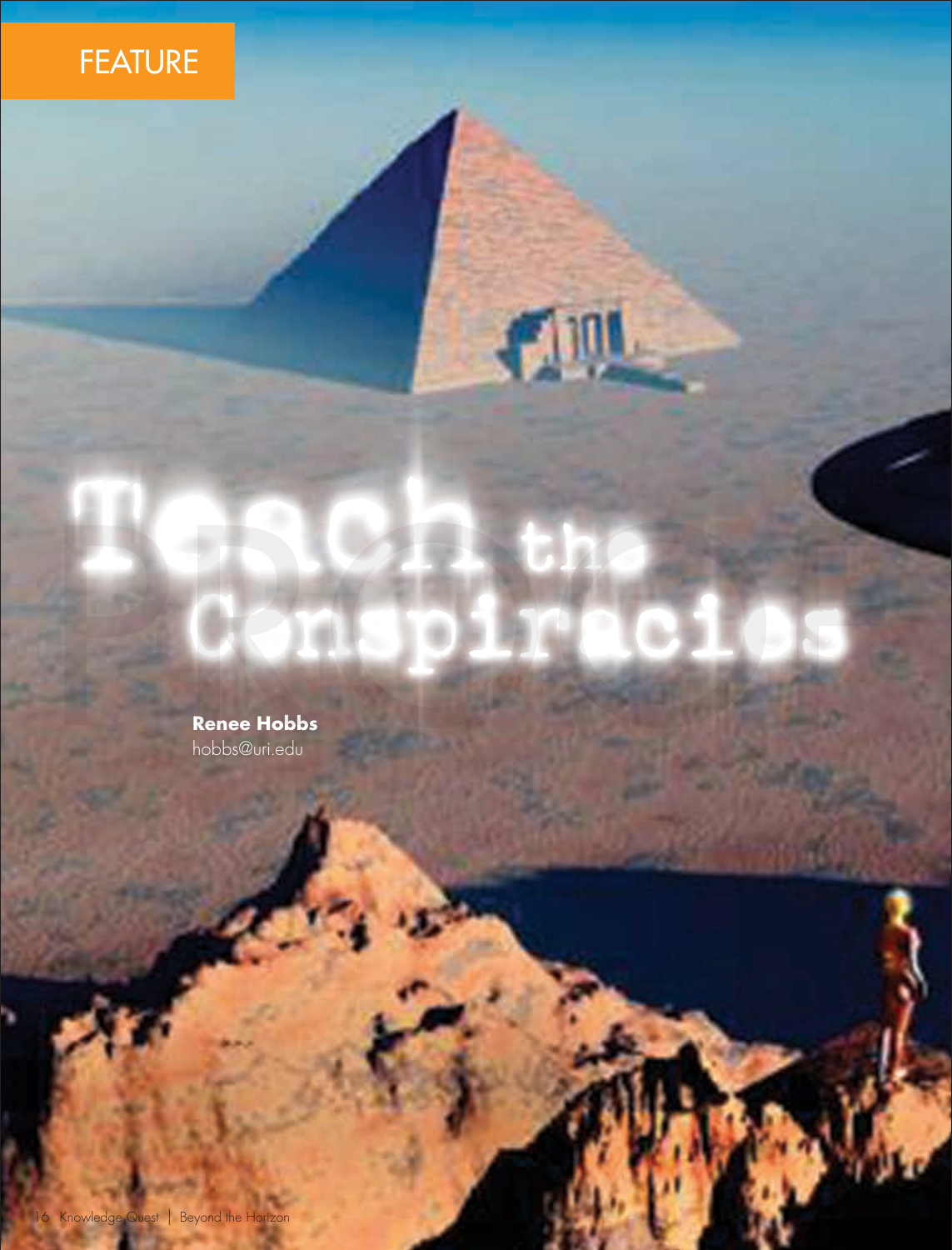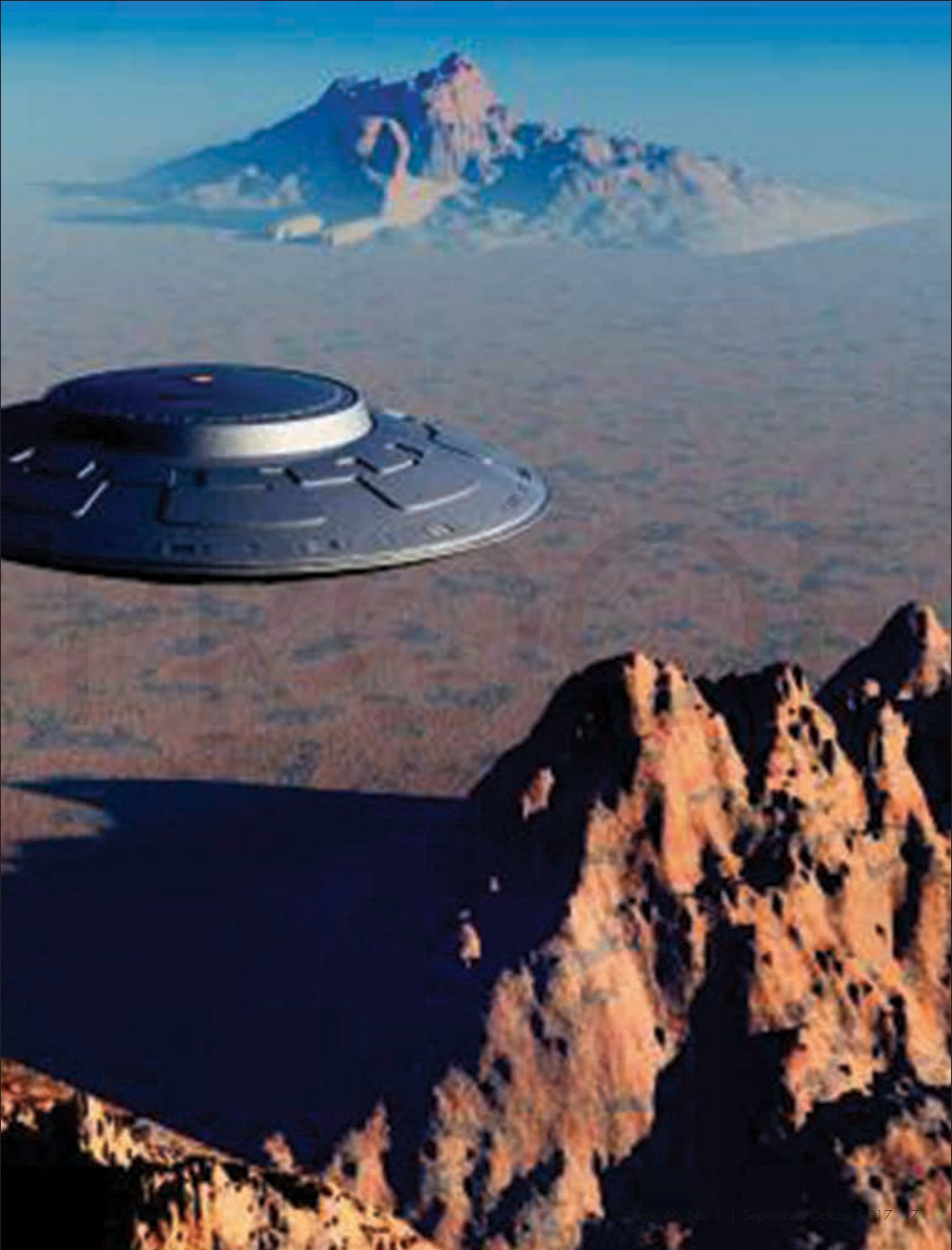$\prod$ t was a fine spring day in May when<br>I entered the Max Beckmann I entered the Max Beckmann School in Frankfurt, Germany, to talk with teens about conspiracy theories as part of a U.S. State Department public affairs program. "Which ones were they familiar with?" I wondered.

"Well, there's the Illuminati and the chemtrails, just off the top of the hat," the high school student smiled shyly when asked about his familiarity with conspiracy theories. Another student chimed in, "Then there's the question of who killed JFK—some people say it was the government. And some people think that Jesus and Mary Magdalene were lovers and had a child!"

Within minutes, these German high school students could recognize more than a dozen conspiracy theories that they were at least a little bit familiar with, including the possibly faked moon landings and evidence of aliens in Roswell, New Mexico. One girl talked about "birtherism," explaining that Donald Trump had espoused a theory that former president Barack Obama was not a U.S. citizen. Another wondered, "Is the idea that vaccines cause autism a conspiracy theory?" and one girl noted, "Some people even think global warming is a hoax."

At this high-profile school with highperforming students who were fluent speakers of English, some boys were clearly attracted to the entertainment value of conspiracy theories, while other students thought the theories were all rather silly. But they were riveted by the discussion, exhibiting high levels of attention toward a topic that clearly captured their interest. Before this session, none of the students ever had the opportunity to talk about conspiracy theories in a school classroom. "It's not something we generally talk about in school," one explained.

#### **Rising on the Horizon: Conspiracy Theories**

It's indisputable: disinformation, hoaxes, propaganda, and hyperpartisanship are increasingly global phenomena. Educators, librarians, policymakers, and community leaders are wondering about the implications of the changing information landscape. Anyone can publish and promote anything, and increasing political polarization is being combined with feelings of powerlessness, disillusionment, apathy, and indifference to truth in a way that may compromise the future of our democracy.

With the rise of so-called "fake news" comes renewed visibility for conspiracy theories, defined as beliefs rooted in us-vs-them thinking. Conspiracy theories may be seen as a special type of disinformation, defined as false information that is intended to mislead. Conspiracy theories embody the idea that a group of people make secret agreements and take actions to accomplish malevolent goals (van Prooijen 2017). As Michael Barkun (2003) has expressed, conspiracy theories fundamentally proclaim: nothing happens by accident, nothing is as it seems, and everything is connected.

All over the world, the range of conspiracy theories and their visibility are increasing, say experts, in part because of the rise of digital and social media.

"Conspiracy narratives are more common in public discourse than they were previously,'' said Eric Oliver of the University of Chicago (Suhrie 2014, 1). It seems that even the use of the term has broadened in recent decades. Today many forms of generalized mistrust of authority have come to be labeled as conspiracy theories, including concerns about digital privacy, algorithms used by

search engines, and controversies about medicine and health. In times of anxiety and insecurity, conspiracy theories can be reassuring because there is a clear identification of evil through simplifying the world into villains and victims.

Conspiracy theories are "sticky." Due to human information-processing norms, people who believe in a conspiracy may receive social reinforcement from other like-minded individuals through online echo chambers (Sunstein 2014). People who believe one conspiracy theory are more likely to believe others. Sadly, once a conspiracy theory is believed to be true, it can be difficult to displace. Researchers who have studied medical conspiracy theories find that 37 percent of Americans agreed that the Food and Drug Administration is intentionally suppressing natural cures for cancer because of pressure from drug companies. People who believe in medical conspiracies are less willing to follow traditional medical advice, such as using sunscreens or vaccines, and are more likely to use alternative treatments like supplements (Oliver and Wood 2014).

Research is beginning to shed light on the power of conspiracy theories. One finding shows that even a single exposure to a conspiracy theory can have effects on people's attitudes and anticipated behaviors; exposure causes people to have increased feelings of powerlessness and disillusionment. In one experimental research study, subjects who were shown a conspiracy theory video claiming that climate change was a hoax were significantly less likely to think there is widespread scientific agreement on human-caused climate change. They were less likely to say they would sign a petition to help reduce global warming, less likely to give money to a political candidate, and less likely to use energy efficiency as a selection criterion when buying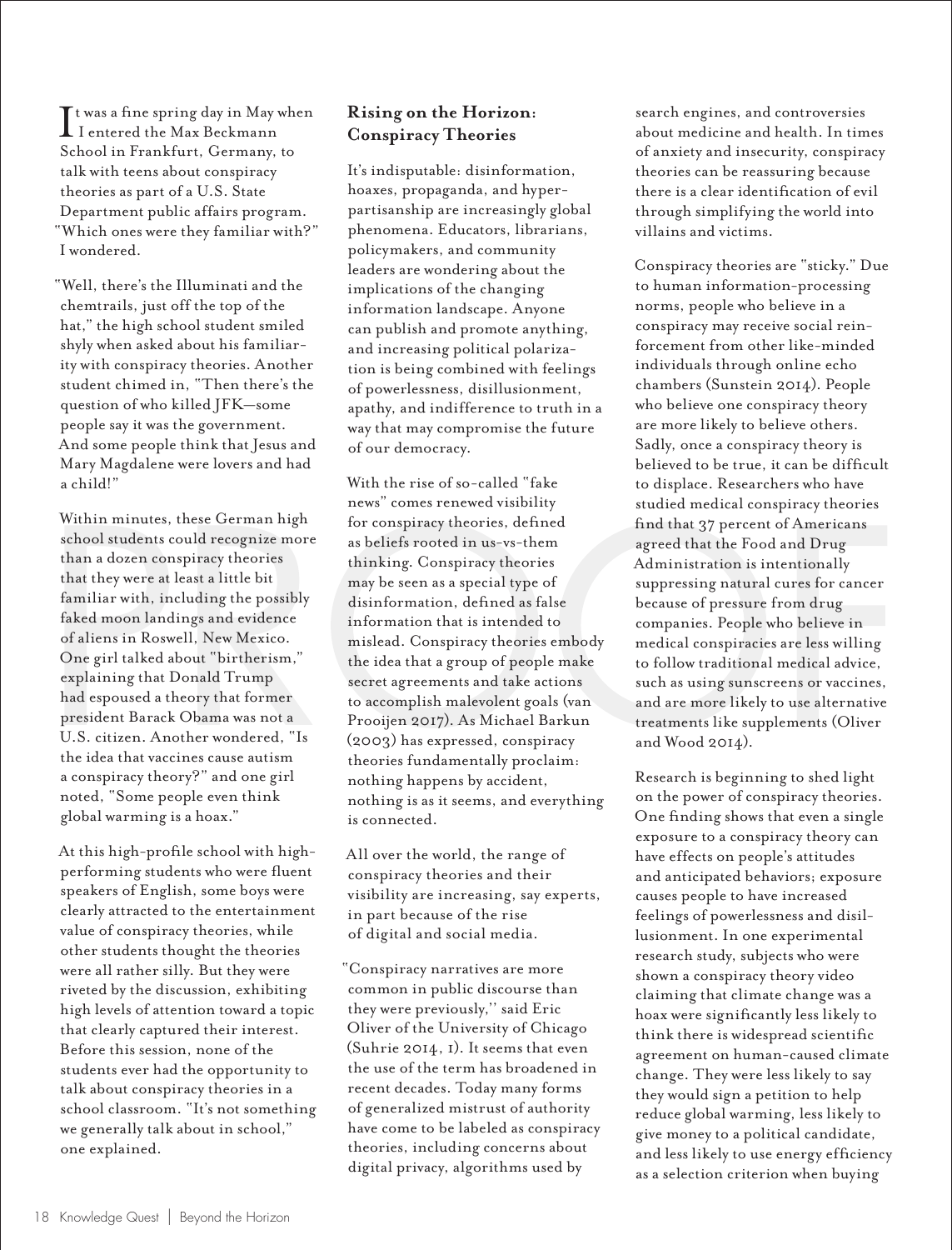

All ever the werld, the range of conspiracy theories and their visibility are increasing, say experts, in part because of the rise of digital and social media.

a light bulb or household appliance (Jolley and Douglas 2013).

Not surprisingly, liberals and conservatives are equally susceptible to conspiracy theories. Fortunately, education seems to be a mitigating factor. Educational background is associated with lowered belief in conspiracy theories, with 42 percent of people without a high school diploma believing multiple conspiracy theories as compared with 23 percent of those with postgraduate degrees (Uscinski and Parent 2014).

Given how contagious conspiracy theories are, it would seem natural for school librarians and other educators to keep these potentially dangerous ideas far away from the minds of impressionable adolescents and young adults. But on the contrary, because of the increased prominence of conspiracy theories in our culture today, it's more important than ever to tackle the topic of conspiracy theories head on as an approach to building media and information-literacy competencies.

#### **Approaches to Teaching Conspiracy Theories**

High school librarians and teachers have long recognized that the topic of conspiracy theories is like catnip to adolescent readers, with television shows like *Decoded* and books like *The Rough Guide to Conspiracy Theories* (Rough Guides 2013) attracting the interests of teen boys and girls.

Can conspiracy theories be explored safely in schools without potential risk or harm? It's possible that talking about conspiracy theories in schools merely validates them in the eyes of some students. Because of time limitations it's possible that more complex issues and information about these topics will get short shrift. Some teachers and librarians insist that "quality first" dictates that conspiracy theories never be permitted to enter the classroom.

However, when teachers and school librarians make all the choices for students, students never get the chance to learn how to make good choices for themselves. Ernest

Morrell, a professor at Teachers College Columbia University, has argued that teachers and librarians can reinforce certain values within their libraries and classrooms, but at home students will be surrounded by media images and text presenting an often very different set of values. Learners need to practice how to be critical of popular culture (Morrell 2004). Where else will students get the chance to do this if not in school? For these reasons, some teachers and school librarians are capitalizing on teen interest in conspiracy theories to explore ideas about the constructed nature of authority and the importance of being a skeptical reader and thinker.

For example, at Arthur L. Johnson High School in Clark, New Jersey, Dave Fosco and Rebecca Russo teach a semester-long social studies class called "Conspiracy Theories throughout History." At the beginning of the semester students discuss:

• Why do conspiracy theories exist?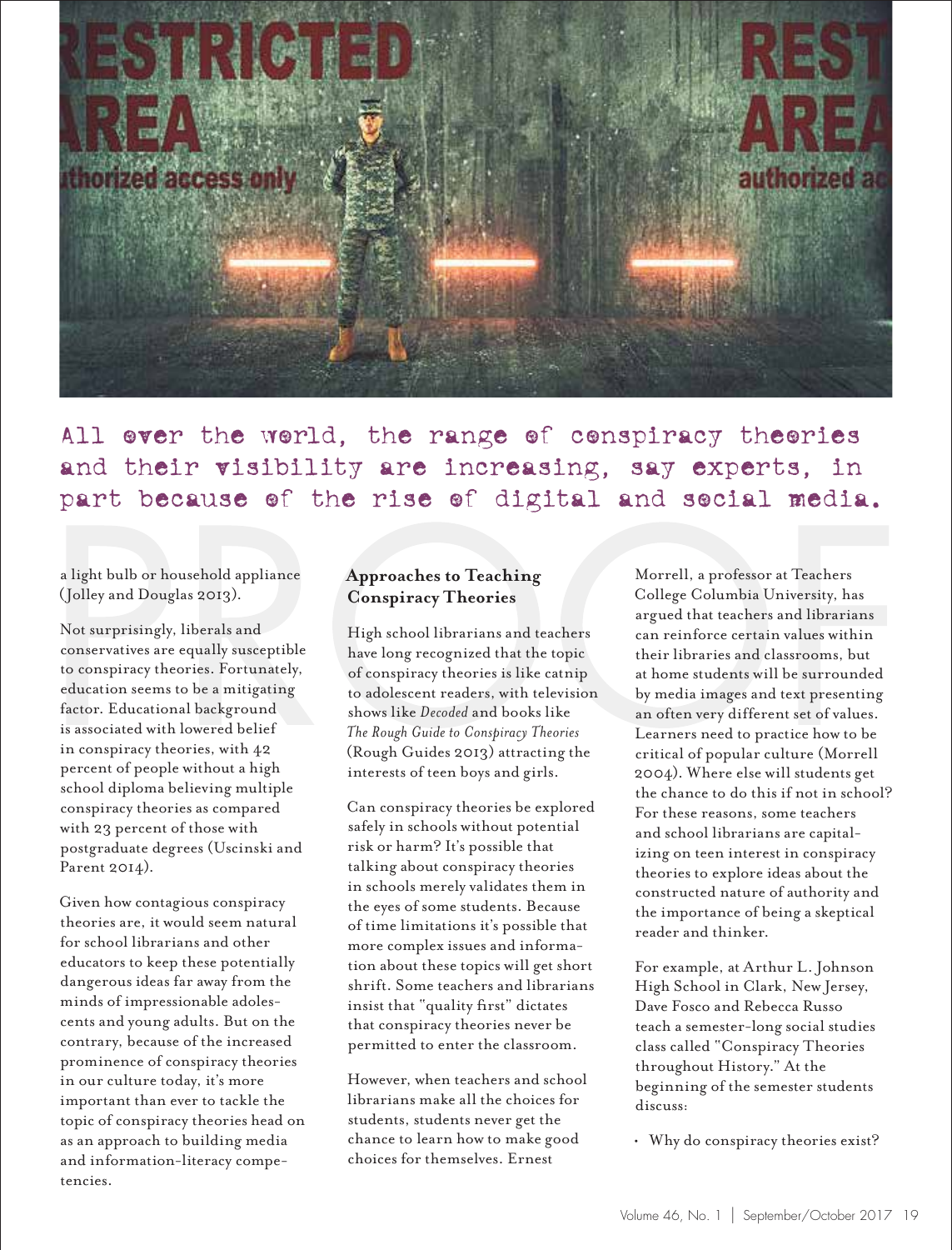- Why do people believe in conspiracy theories and what attracts people to them?
- What trends and commonalities can be seen in conspiracy theories throughout history?
- What do conspiracy theories tell us about society, culture, and ourselves?
- What positive and negative impacts do conspiracy theories have on society?
- How can you tell if something is a conspiracy theory and evaluate it? What types of arguments are used?

"The major skill that this course develops is the practice of source evaluation," said Rebecca Russo (2017). She works hard to teach students how to identify sources that are more and less credible.

It's difficult to disprove a conspiracy theory. They "resist traditional canons of proof because they reduce highly complex phenomena to simple causes" (Barkun 2003, 7). Students in the class at Arthur L. Johnson High School are encouraged to use library databases and Google

searches to practice identifying different types of sources and to use a variety of strategies to research the author, purpose, and point of view. "It's not good enough to just review the 'About' page," notes Russo. To really understand the motives of the author, students need to search the author's name and the organization or website. By using active reading comprehension strategies, learners engage with the content deeply enough to recognize the author's purpose: Is the author informing about the conspiracy theory, promoting it, or debunking it? (Russo 2017).

Recognizing bias is an even more challenging competency. Russo notes that her tenth-, eleventh-, and twelfth-grade students need guided practice to learn how to recognize bias in informational content. Before she sends learners out to find sources on their own, she gives them short news stories from All Sides <www.allsides.com>, a free website that offers partisan news coverage of current events from left, center, and right perspectives and fights polarization by helping learners understand how

to recognize bias. Russo's students must read and summarize articles and then look for clues in the use of language and images that betray the point of view of the author or news organization. "I want source evaluation skills to transfer," said Russo, noting that students get

Conspiracy theories create opportunities for rich discussion about how and why we decide what to believe.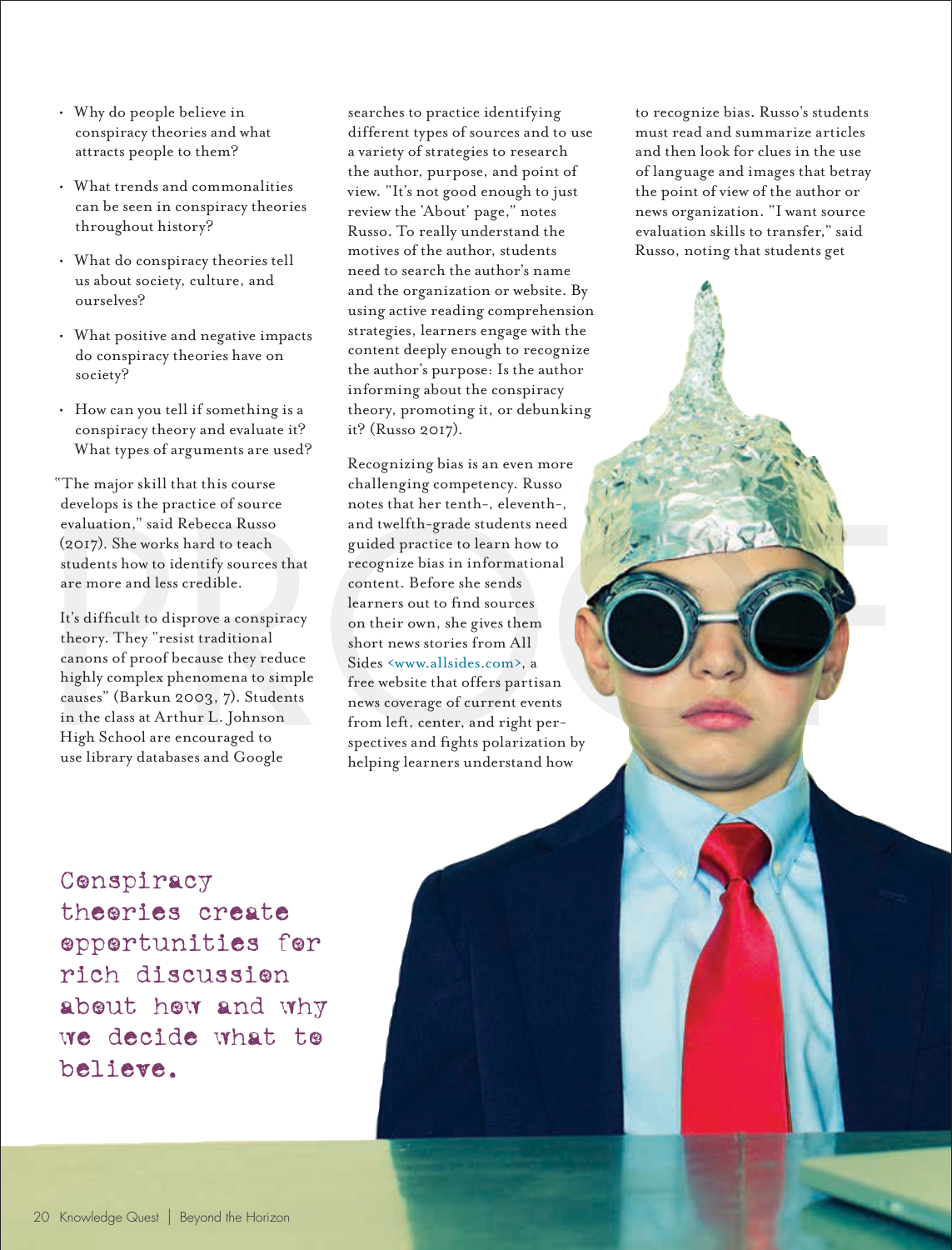better at recognizing bias when they practice this skill with a broad variety of real-world informational content, especially content that students find themselves (2017). It's important to critically analyze not just library resources but popular content that is easily available, attractive, and entertaining, or that activates strong emotions.

Christy Moran, Broward College librarian, uses a similar assignment with undergraduate students. In her seventy-five-minute activity titled "Evaluating Claims: Facebook Edition," learners determine the validity of a pseudoscientific claim, like the claim that the 9/11 terrorist attack on the World Trade Center was a conspiracy orchestrated by the U.S. government. Students find evidence to either support or reject the claim, explaining their conclusions and why they perceive specific sources to be credible (Moran 2017).

English teacher John Bradford and librarian Anne Thiers at Creekview High School in Canton, Georgia, help students develop research papers on conspiracy theories as part of their work in American Literature courses (Thiers 2017). Bradford's unit on conspiracy theories takes about four or five weeks, and students construct a paper grounded in argumentative and persuasive rhetoric. With support from a LibGuide created by Thiers, students find three debatable points to write about, including merits and limitations of the conspiracy theory in question, and write a carefully structured eight-paragraph essay, using the Jane Schaffer structure for organizing sentences into paragraphs, and include properly formatted MLA citations. This approach to teaching writing teaches a paragraph-structure formula that includes a topic sentence, concrete detail, commentary, and closing sentence.

"In this…town, I sometimes face a little pushback from students when I tell them that the *New York Times* is more credible than the *National Enquirer*," Bradford admits in a telephone interview. But as a result of their own search and inquiry processes, students learn to distinguish between high-quality sources and less-informative ones. He notes, "On the Internet, anyone can put up anything and make it look slick and professional. But my students learn to look for bias and investigate the sources of information because they're motivated and engaged they want to learn more" (2017).

### **Proving a Conspiracy Theory**

When I met with the German high school students, I talked about the reality that not all conspiracy theories are false. For example, for forty years, African Americans with syphilis were left untreated so

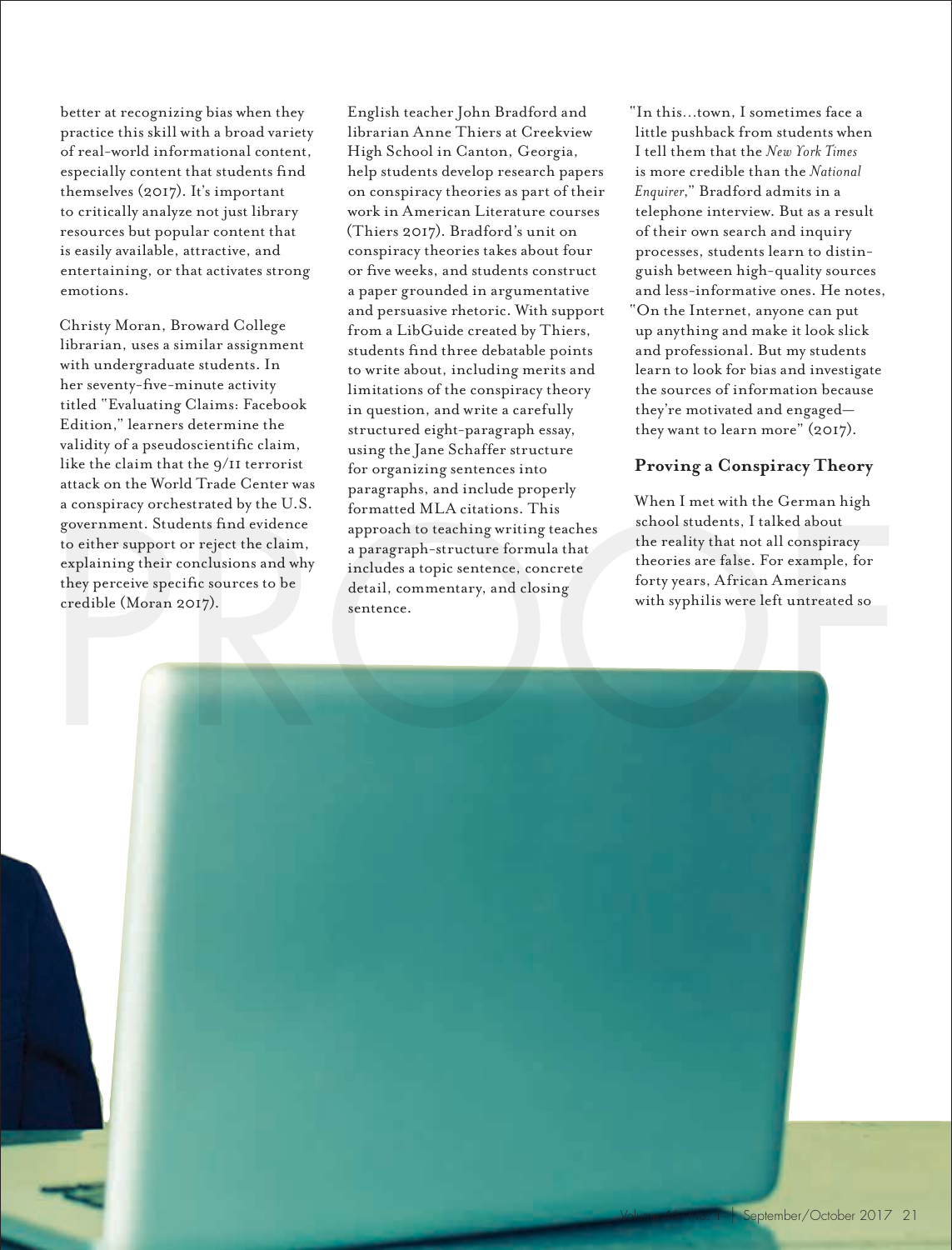that researchers in a joint study by the U.S. Public Health Service and staff at John Andrew Hospital at Tuskegee Institute could document and research the progression of the disease. At the time, some in the African American community were suspicious about the declining health of the four hundred infected men, a decline that researchers told the subjects was caused by their "bad blood." The infected subjects weren't told they had syphilis or that it could be transmitted to spouses who then infected their babies. Men were encouraged to participate in the study by being given hot meals and free rides, and even when penicillin became widely available as a cure, the study continued.

Rumors about the dubious nature of the "treatment" given to these men circulated in the African American community, but only when researcher Peter Buxtun wrote a report comparing the Tuskegee study to Nazi experiments did things start to change. He confronted the government with his accusations but

was ignored. When race riots tore the nation apart in 1968, the national public health service took action to investigate. The health service commissioned a blue-ribbon panel of distinguished individuals from the fields of medicine, law, religion, labor, education, health administration, and public affairs. The panel found that the men had agreed freely to be examined and treated, even though there was no evidence that researchers had informed them of the study or its real purpose. Peter Buxton then contacted a reporter from the *Washington Star* who wrote about the story on July 25, 1972. The news caused a sensation. People around the country were outraged to learn how racial bias had affected the medical treatment of these men and their families. Senator Edward Kennedy held congressional hearings, and new laws were established governing the ethics of human research (CDC 2016; Kerr and Rivero 2014).

The Tuskegee syphilis story shows how challenging it is to investigate a conspiracy theory, and it also illustrates the importance of whistleblowers, journalists, and government officials as they attempt to uncover the truth. School librarians can use the Tuskegee syphilis study to show the time, effort, and courage it takes to investigate a conspiracy theory to determine its validity. The story also illustrates how the process of accessing information and analyzing it leads people to create media to share what they learn, inspiring moral reflection, communication, and public action to address social needs.

#### **Authority Is Constructed and Contextual**

The rise of the Web and digital culture creates some new forms of authority. It is now possible to gain attention and authoritative status, not for one's job title, responsibilities, knowledge, or experience, but for being first, fastest, and findable on social media, using personalized messages to connect to audiences





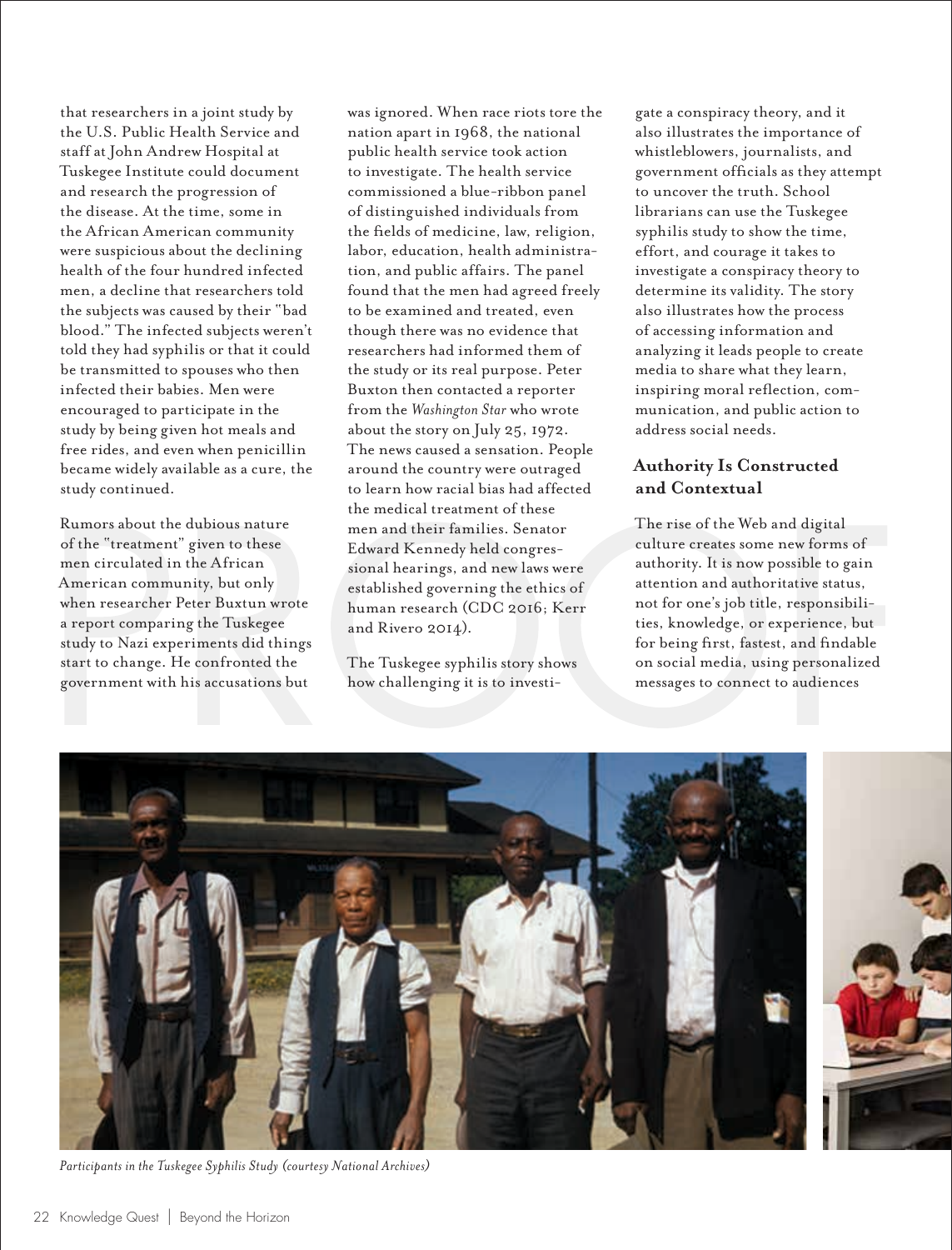and appeal to emotions. Today a YouTube celebrity like Alex Jones can be perceived to have authority through producing compelling videos quickly in response to current events. When messages like his become viral, they often gain popularity by exploiting people's sense of humor, curiosity, anger, disgust, or fear. Such content now drives the attention economy, where hoaxes, disinformation, and partisanship thrive.

As the ACRL (Association of College and Research Libraries) standards note, "Authority is constructed and contextual," a statement that reflects the recognition that information resources are drawn from their creators' expertise and credibility based on the information need and the context in which the information will be used. According to the standard, "Experts themselves view authority with an attitude of informed skepticism and an openness to new perspectives, additional voices, and changes in schools of thought" (2016).

Back in my class with German students, after discussing how disinformation and hoaxes can sometimes turn into conspiracy theories, students viewed and discussed a video titled "Google Censors Anti-Hillary Search Results" created by Mark Dice, a noted conspiracy theorist with over one million subscribers on YouTube. The three-minute video demonstrates how, in contrast to other search engines, Google autocomplete results do not include references to Hillary Clinton's health. Students used the digital annotation tool VideoAnt <ant.umn. edu> to comment on and critique the video. They recognized Mark Dice to be someone with a political interest in Donald Trump and that Dice was making money from the entertainment value of an anti-Hillary message. Students viewed the video carefully and paused to write notes, wondering whether the search engine demonstrations might have been conducted on different days or even different times of the year.

High levels of intellectual curiosity were activated by this activity. As



students viewed and discussed this video, students also began wondering more broadly about the possibility that Google may indeed "censor" search results. Was censorship even the right term, they wondered? Students wanted to learn more about how the autocomplete function works on search engines, sharing with one another bits of knowledge based on their lived experience. A couple of students were aware that different people might get different autocomplete results based on their search histories. Others wondered: Did different search engines use different "signals of quality" to produce autocomplete results? How was Google adjusting the algorithm for autocomplete? Should people be concerned about this type of bias? Why or why not?

As Silicon Valley platforms ascend to cultural dominance, digital conspiracy theories will undoubtedly continue to flourish. To teach the conspiracies, school librarians must set aside ideas about themselves as being gatekeepers of quality. We'll have to get into the weeds. We'll have to make time for students to search for content that is both "credible" and "incredible," helping them use nuanced and sophisticated criteria to distinguish between the two. As we find better and more creative ways to help people identify and confront hoaxes, disinformation, and conspiracies, we will have to encourage the exploration of a truly broad range of information, propaganda, and entertainment. We'll need to acknowledge both the destabilizing function of mistrust, suspicion, and fear, and the powerful moral and humanistic values activated by the search for truth. We'll all need to step out of our comfort zones to consider the role of conspiracy theories in an increasingly uncertain world.